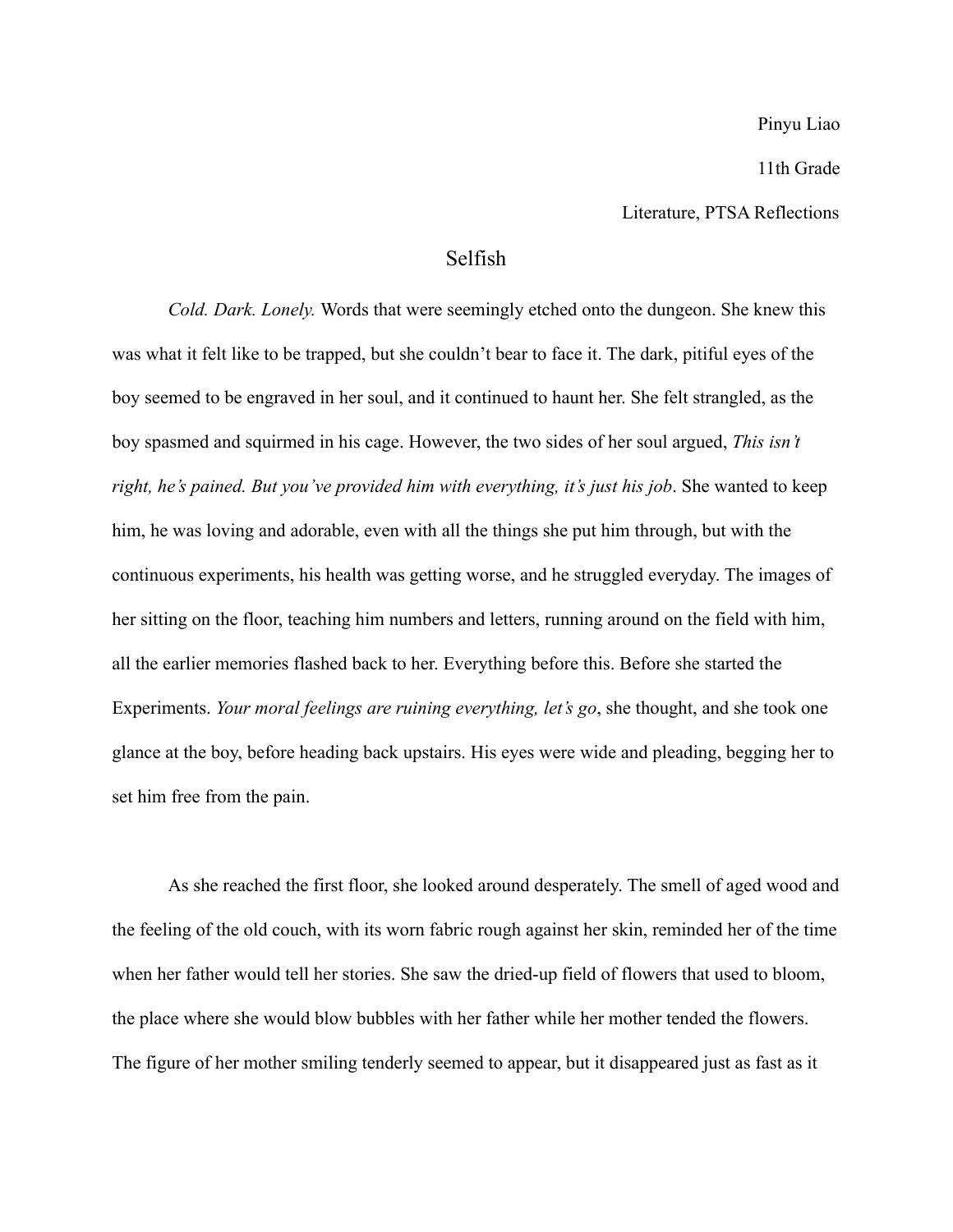appeared. But everything was gone, because of her stupid, stupid mistakes. It felt like spiraling down a dark pit of doom. Everything seemed to relate to her situation - the chemistry problems reminded her of the Experiments, the words in the poem seemed to symbolize her parents' lives. Slowly, while drowning in her thoughts, she disappeared into her world of fantasy as the atmosphere melted into a fog.

Figures of her past emerged through the thick fog. She could see her mother, her father, and everyone she lost. She wanted to reach out towards them, but she couldn't move. The figures swirled around her, with peaceful expressions very much unlike the look of betrayal she had expected. Suddenly, the atmosphere turned into a warm, sunlit room, with her as a young child on her father's shoulders, with both laughing. Her dancing to her mother's music. Making pancakes with her family. All the earlier memories came flooding back, as warmth spread around the place. All of a sudden, the sky turned gray, and she saw her family drift away, while the image of doctors whispering while she cried silently stood in front of her. The image of her a couple years ago screamed "No! I'm not going to let them go!", while everyone she lost withered and shrieked in pain. "Honey, it's better for them to go,'' whispered the nurse sympathetically. The sky seemed to hiss, *You were so selfish. But aren't you still in the same situation?*, while the tortured look of the boy swirled around her. *He's the only thing I have left*, *the only light of my life*, but her speech had abandoned her. Everything seemed to evaporate, and she was back, with the sun now shining in her bedroom. She had caused this destruction that left many half-dead, unable to live but unable to die, just like the boy. *I can't just leave everyone like this, I need to convince the Devil to change this*, she thought, *You know that the chemicals aren't doing*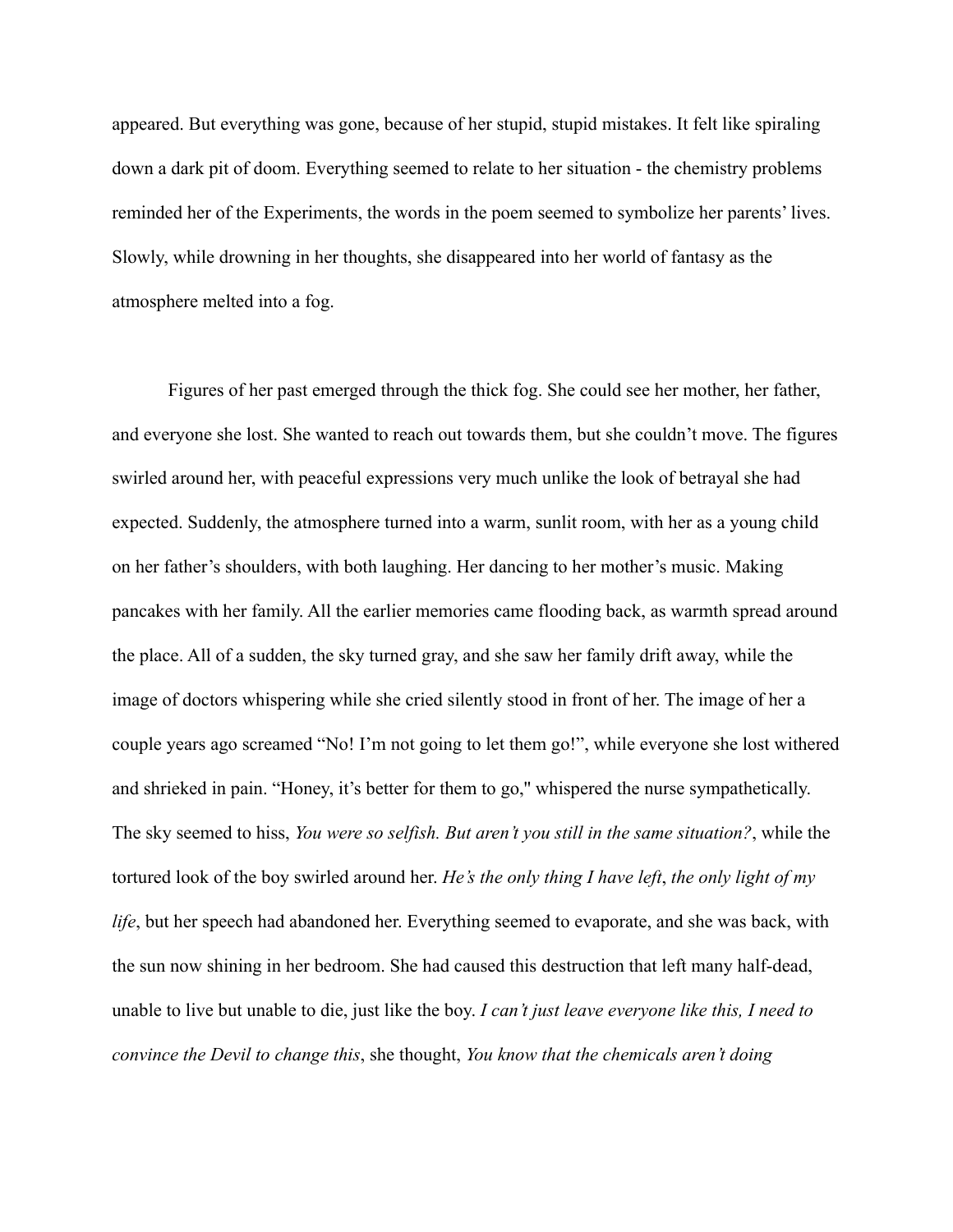*anything. You're just adding on to the boy's pain.* Years earlier, a plague had struck her town, a plague that would cause insanity, spasms, and other painful symptoms. As an act of desperation, she agreed to a deal with the Devil; to start a series of Experiments that tortured the subjects. In exchange, the Devil agreed to let the infected people live, but she didn't realize they would live in pain. After months of disbelief and hope, she finally agreed to let them go. As a result of the Experiments, the boy was left crippled and in pain. *You are going to let him go*, she whispered to herself.

The staircase seemed like it went on forever, and with her hands shaking, she gripped the key to the dungeon. *Clink.* The key jiggled in the lock. *Clank.* This was it. She was going to let the boy go. Tears streamed down her eyes as she reached for the needle of death, and her hands shook violently like an earthquake. The boy's big, brown eyes stole her heart, reminding her of all the fun adventures they had before everything went down. He was as innocent as an angel, and he believed her each time she injected him with the horrid chemicals that brought him closer to eternal pain. *It'll be alright, you'll get better this time*. Those empty promises. *Clank!* The dungeon door swung open, and there he layed, whimpering and writhing in pain. She scooped him up in her arms, and raced up the long, winding staircase that had trapped him under for so long. They burst through the front door, and the bright sunlight shone above. *He hadn't seen the sun in ages*, she thought, as she watched the boy squint and smile, the first time in a while, and reached towards the sun. *He deserves to be in the sky when everything I did forced him under.* "I….I'm so sorry," she whispered, and hugging him one last time, she took the IV cannula, and pierced it in his arm. The saline solution flowed through his body, but soon switched to midazolam. *Lidocaine.* He closed his eyes. *Propofol.* His movements stopped. *Rocuronium.* He